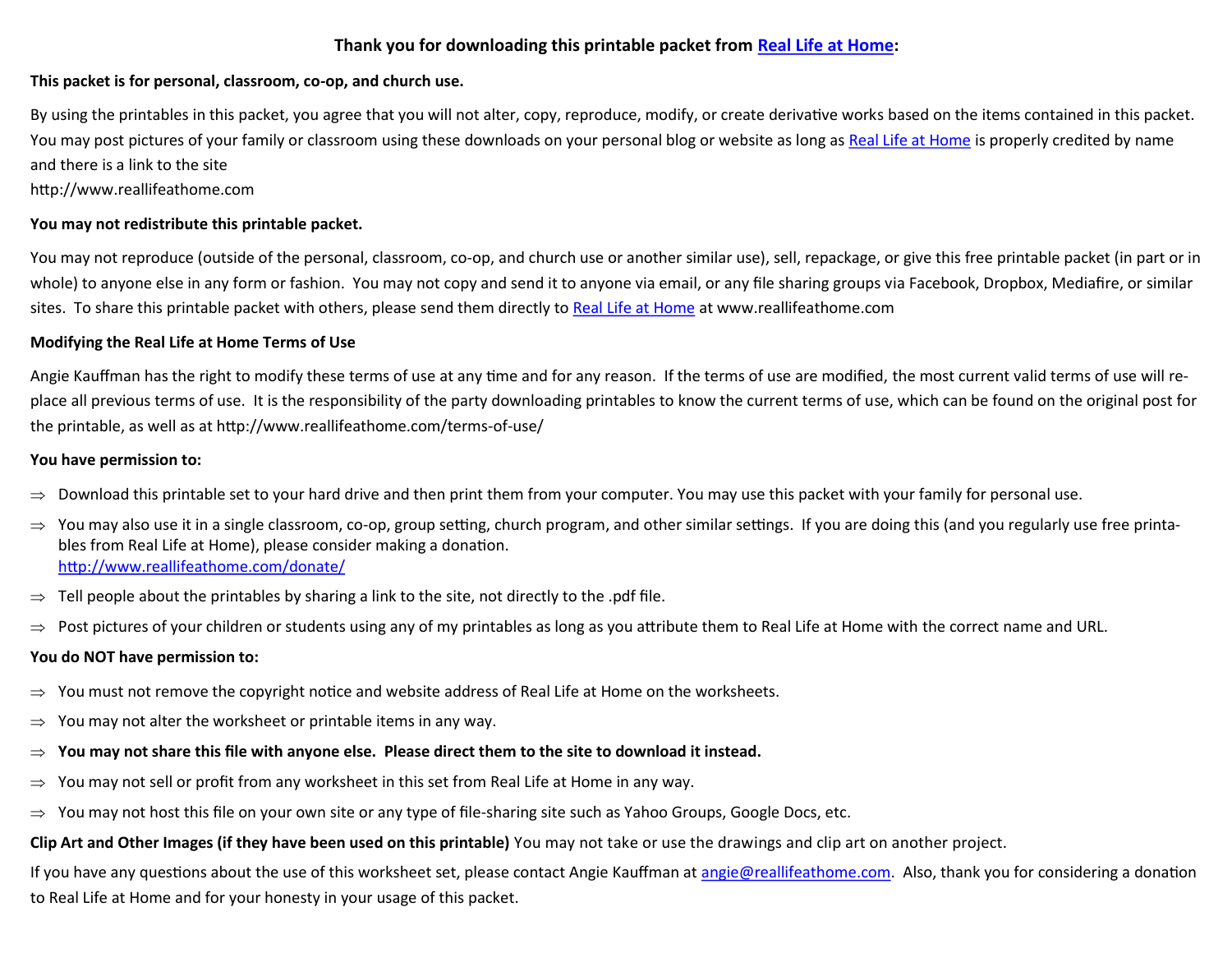## 40 Lenten Activities for Catholic Families

| Give up<br>television and<br>Internet for<br>one day.                                | Genuinely<br>compliment<br>someone who<br>isn't expecting<br>It.                            | Donate a bag<br>of food to a<br>local church or<br>charity.                           | Go to a<br>weekday<br>Mass.                                                                               | Pray for good<br>things for<br>someone who<br>has been<br>unkind to you.     | Visit an elderly<br>friend or<br>relative who<br>doesn't get a<br>lot of visitors.   | Make<br>homemade<br>pretzels, a<br>traditional<br>Lenten food.                        | Make an<br>almsgiving box<br>and collect<br>change<br>throughout<br>Lent to donate. |
|--------------------------------------------------------------------------------------|---------------------------------------------------------------------------------------------|---------------------------------------------------------------------------------------|-----------------------------------------------------------------------------------------------------------|------------------------------------------------------------------------------|--------------------------------------------------------------------------------------|---------------------------------------------------------------------------------------|-------------------------------------------------------------------------------------|
| Plan a simple<br>meal and talk<br>as a family<br>about how to<br>help the<br>hungry. | Pray for people<br>in your parish's<br>RCIA program<br>preparing to<br>enter the<br>Church. | Do a craft,<br>piece of art, or<br>creative<br>project that<br>glorifies the<br>Lord. | Send a card or<br>note of<br>encouragemen<br>t to a priest or<br>a member of a<br>religious<br>community. | Pray for an<br>increase in<br>religious<br>vocations.                        | Ask for<br>forgiveness<br>from someone<br>that you have<br>wronged.                  | Not just Friday:<br>Have an<br>additional<br>meatless day<br>one week<br>during Lent. | Pray for<br>someone<br>preparing for<br>First<br>Communion or<br>Confirmation.      |
| Light a candle<br>at church and<br>pray for<br>someone in<br>your life.              | Volunteer<br>some of your<br>time to help at<br>church, school,<br>or home.                 | Clean up a<br>mess that<br>somebody else<br>made (without<br>complaining).            | Memorize a<br>prayer that you<br>don't already<br>know by heart.                                          | Surprise<br>someone by<br>doing a task or<br>chore that they<br>normally do. | Donate a bag<br>of things that<br>are still nice,<br>but that you<br>just don't use. | Pray the<br>Rosary (or<br>even just a<br>decade) as a<br>family.                      | Thank<br>someone who<br>has been a<br>good influence<br>in your life.               |
| Read a<br>religious book<br>individually or<br>as a family.                          | Listen to<br>religious music<br>while doing a<br>task you have<br>been putting<br>off.      | Attend (or read<br>at home) the<br>Stations of the<br>Cross.                          | Pray for world<br>political and<br>religious<br>leaders.                                                  | Make hot<br>cross buns.                                                      | Learn more<br>about a saint<br>that your<br>family is<br>unfamiliar<br>with.         | Do something<br>healthy to take<br>care of the<br>body God gave<br>you.               | Clear your<br>mind of other<br>things and sit<br>quietly with<br>God.               |
| Do something<br>to help the<br>Earth.                                                | Go to<br>Adoration,<br>even if it's just<br>for a little<br>while.                          | Pray for the<br>Pope.                                                                 | Watch a<br>religious movie<br>together as a<br>family.                                                    | Give up sweets<br>and other<br>snacks for a<br>day.                          | Read one book<br>of the Bible.                                                       | Do a foot<br>washing with<br>your family<br>members.                                  | Attend a Holy<br>Week Mass.                                                         |